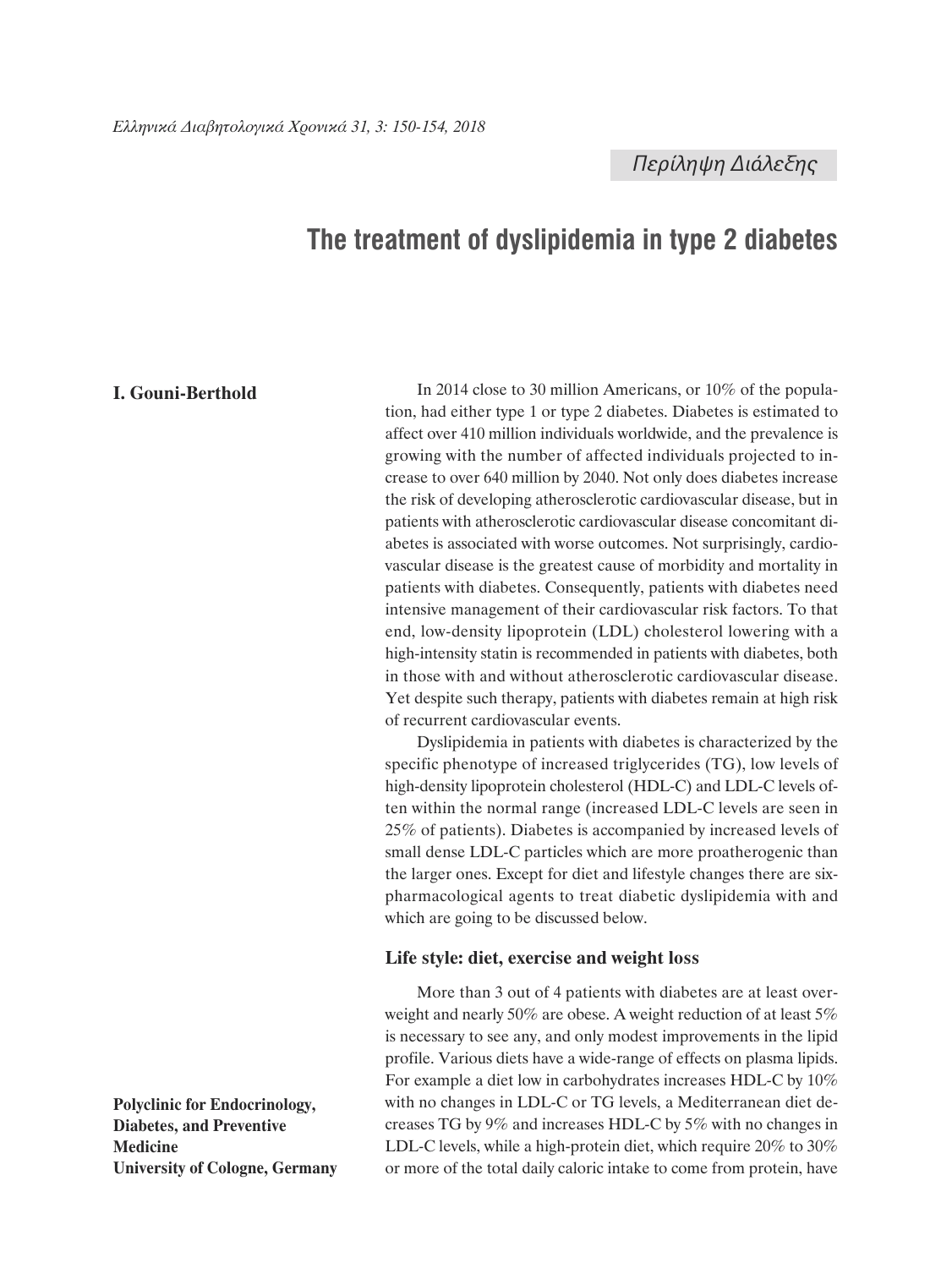no effect on lipid parameters. The Look-AHEAD study examined overweight patients with diabetes that were randomised to an intensive lifestyle intervention (weight loss and regular physical activity) and were followed for a median of 9.6 years. While there was an improvement in blood pressure, HbA1c and lipid profile, this did not translate to reduced cardiovascular events and thus the trial was stopped early. Compared with counselling alone, there was modest overall benefits including 6% more weight loss, a 5.8 mg/dl reduction in TG an 1.7 mg/dl increase in HDL-C and no significant change in LDL-C when adjusted for medication use. Despite the unimpressive effect on lipid profile, weight loss via any means remains very important for the overweight patient with diabetes since it is associated with improved glycemic control and insulin sensitivity. Regarding exercise there dot seem to be any significant, reproducible and independent effect of exercise on LDL-C, HDL-C or TG in patients with diabetes.

## **Statins**

The 3-hydroxy-3-methylglutaryl-coenzyme a (HMG-CoA) reductase inhibitors or statins are the cornerstone of the treatment of dyslipidemia. The role of statins for the management of dyslipidemia among patients with diabetes has been established. The Heart Protection Study randomised 5963 patients with type 2 diabetes to either simvastatin or placebo, which resulted in a 39 mg/dl reduction in LDL-C compared with placebo and a reduction in Major Adverse Cardiac Events (MACE) of 22%. The Collaborative Atorvastatin Diabetes Study (CARDS) randomized 2838 patients with type 2 diabetes and an LDL-C of less than 160 mg/dl to lowdose atorvastatin over a median follow-up of 4 years. There was a significant 37% reduction in MACE but no effect significant on mortality even though it was decreased by  $-27\%$  (p=0.0569). A large meta-analysis that included more than 18.000 patients with diabetes treated with statin monotherapy showed a 95 reduction in all-cause mortality and a 215 reduction in the incidence of MACE per 38 mg/dl decrease in LDL-C, a finding similar to that observed in patients without diabetes. Therefore, the established relationship between LDL-c reduction and cardiovascular risk reduction is true also for patients with diabetes. Despite a small effect on glucose metabolism raising HbA1c on average by 0.12% the safety and efficacy of statin treatment justifies the position of statins as the first –line choice for the treatment of dyslipidemia in patients with diabetes. Still recent randomized controlled trials show that up to 1 in 5 patients with diabetes and established CVD are not on statin therapy.

## **Ezetimibe**

Ezetimibe is a cholesterol absorption inhibitor targeting the Niemann-Pick C1-like 1 (NPC1L1) protein in the intestine. The decrease in absorbed cholesterol causes the liver to use more circulating cholesterol and as a consequence decreases LDL-C plasma levels by 15-25%. The IMProved Reduction of Outcomes: Vytorin Efficacy International Trial (IMPROVE-IT) was a randomised controlled trial comparing ezetimibe and simvastatin with placebo and simvastatin among 18.144 patients post acute coronary syndrome. Ezetimibe was associated with a 24% additional decrease in LDL-C (70 mg/dl vs 53 mg/dl) and a small 2% reduction in cardiovascular events. Approximately 25% of all subjects in each arm had also diabetes. When stratified into those with and without diabetes , it was those with diabetes (40% vs 45.5%; HR 0.86, 95% CI 0.78- 0.94) that benefited significantly more than those without diabetes (30.2% vs. 30.8%, HR 0.98 CI 0.91-1.04).

## **Fibrates**

Fibrates are peroxisome proliferator receptor agonists and have been shown to reduce TG by up to 30% and increase HDL-C by 10%. The FIELD (Fenofibrate Intervention and Event Lowering in diabetes) trial compared fenofibrate therapy with placebo in 9795 patients and found a significant reduction in non-fatal MI and coronary revascularisation among individuals with diabetes taking fenofibrate. Statin use was variable and ultimately higher in the placebo arm. At mean follow-up of 5 years there was no difference between the two groups in the composite primary endpoint of CV death, MI, stroke and need for coronary or carotid revascularisation. In a prespecified analysis of the group of patients with elevated TG (>204 mg/dl) and low HDL-C (<40 mg/dl) there was a significant relative risk reduction of 27% ( $p=0.005$ ) in the composite endpoint.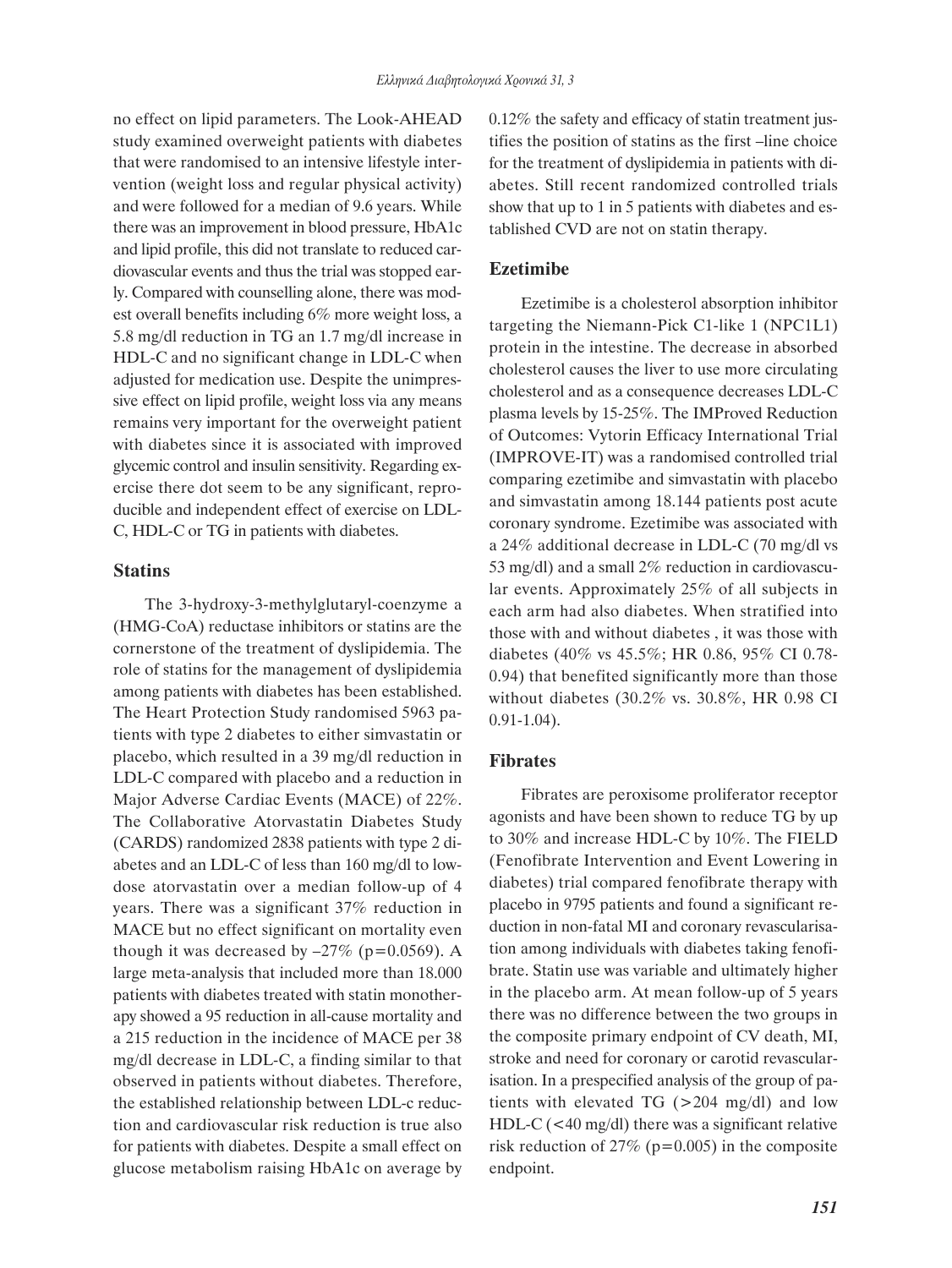The ACCORD (Action to Control Cardiovascular Risk in Diabetes) trial compared 5518 patients who in addition to statin therapy received either fenofibrate or placebo. Overall the trial failed to show any benefit in the composite of fatal CV events, nonfatal MI or nonfatal stroke. However, as observed in the FIELD trial, a subgroup of patients with the highest TG ( $\geq$ 204 mg/dl) and lowest HDL-C ( $\leq$ 34 mg/dl) had a 29% relative risk reduction (17.3% vs. 12.4%). A large metaanalysis further evaluated the effects of fenofibrate in this subgroup and found that fibrates reduce vascular events by 25% in patients with both elevated TG alone (N=7389), by 29% in those with both elevated TG and low HDL-C ( $N=5068$ ) and by 16% in those with low HDL-C only (N=15.303).

# **Bile acid sequestrants**

The administration of bile acid sequestrants depletes the endogenous bile acid pool and as a consequence stimulates an increase in bile acid synthesis from cholesterol, which in turn upregulates the LDL receptor expression, thus reducing circulating LDL-C concentrations. At the maximum dose of cholestyramine, colestipol or colesevelam a decrease in LDL-C of 18%to 25% has been observed. There are no effects on the HDL-C levels and a tendency to increase TG levels. Furthermore, use of these drugs is associated with significant gastrointestinal side effects such as nausea, flatulence, dyspepsia and drug interactions. Without CV outcomes trials, bile acid sequestrants remain an option for the statin-intolerant patient either as monotherapy or in combination with ezetimibe.

# **Omega-3 fatty acids**

Omega-3 fatty acids can be used at pharmacologic doses (2-4 gr/day) to lower TG by up to 45%. The exact mechanism of action remains unclear. One potential mechanism is via the activation of the peroxisome proliferator receptor α and decrease the secretion of apolipoprotein B. There has been conflicting outcome data on omega-3 fatty acid supplementation. The most recent and largest meta-analysis included more than 63.000 subjects from 20 primary and secondary prevention studies and found no overall effect of omega-3 fatty acids on a composite endpoint of CV events or mortality. Two very important randomized placebo-controlled trials each with ≥8.000 subjects (REDUction of Cardiovascular Events with EPA-Intervention Trial [RE-DUCE-IT] and Outcomes Study to Assess STatin residual Risk REduction with EpaNova in hiGh CV risk PatienTs with Hypertriglyceridemia [STRENGTH]) are studying the potential benefits of these drugs on CVD outcomes in patients with elevated triglycerides. Of particular interest for the diabetic patient is the ASCEND Study (A Study of Cardiovasular Events iN Diabetes) which is evaluating if aspirin 100 mg/day and/or omega-3 fatty acids 1g/day reduce the risk of CV events in this population in a primary prevention setting  $(N=15.480)$ .

# **PCSK9 antibodies**

Proprotein convertase subtilisin kexin type 9 (PCSK9) is a serine protease that is mainly synthesized and secreted from the liver which binds to the LDL receptor and triggers its degradation. Fully human monoclonal antibodies against PCSK9 have been developed, like evolocumab and alirocumab, that prevent this binding thus allowing for more LDL receptors on the liver surface and subsequently lower LDL-C levels. We recently published a prespecified analysis of the FOURIER trial examining the efficacy and safety of evolocumab by diabetes status and the effect of evolocumab on glycemia and risk of developing diabetes. FOURIER was a randomized trial of evolocumab (140 mg every 2 weeks or 420 mg once a month) versus placebo in 27,564 patients with atherosclerotic disease who were on statin therapy, followed up for a median of 2.2 years. We investigated the effect of evolocumab ion cardiovascular events by diabetes status at baseline. The primary endpoint of FOURIER was a composite of cardiovascular death, myocardial infarction (MI), stroke, hospitalization for unstable angina, or coronary revascularization. The key secondary endpoint was cardiovascular death, MI, or stroke. We also assessed the effect of evolocumab on glycemia, and on the risk of new-onset diabetes among patients without diabetes at baseline.

At study baseline, 11,031 patients (40%) had diabetes and 16533 (60%) did not, of whom 10.344 had prediabetes and 6189 had normoglycemia). The median baseline LDL-C levels were 89 mg/dl and 93 mg/dl in patients with and without diabetes, respectively. Compared with placebo evolocumab lowered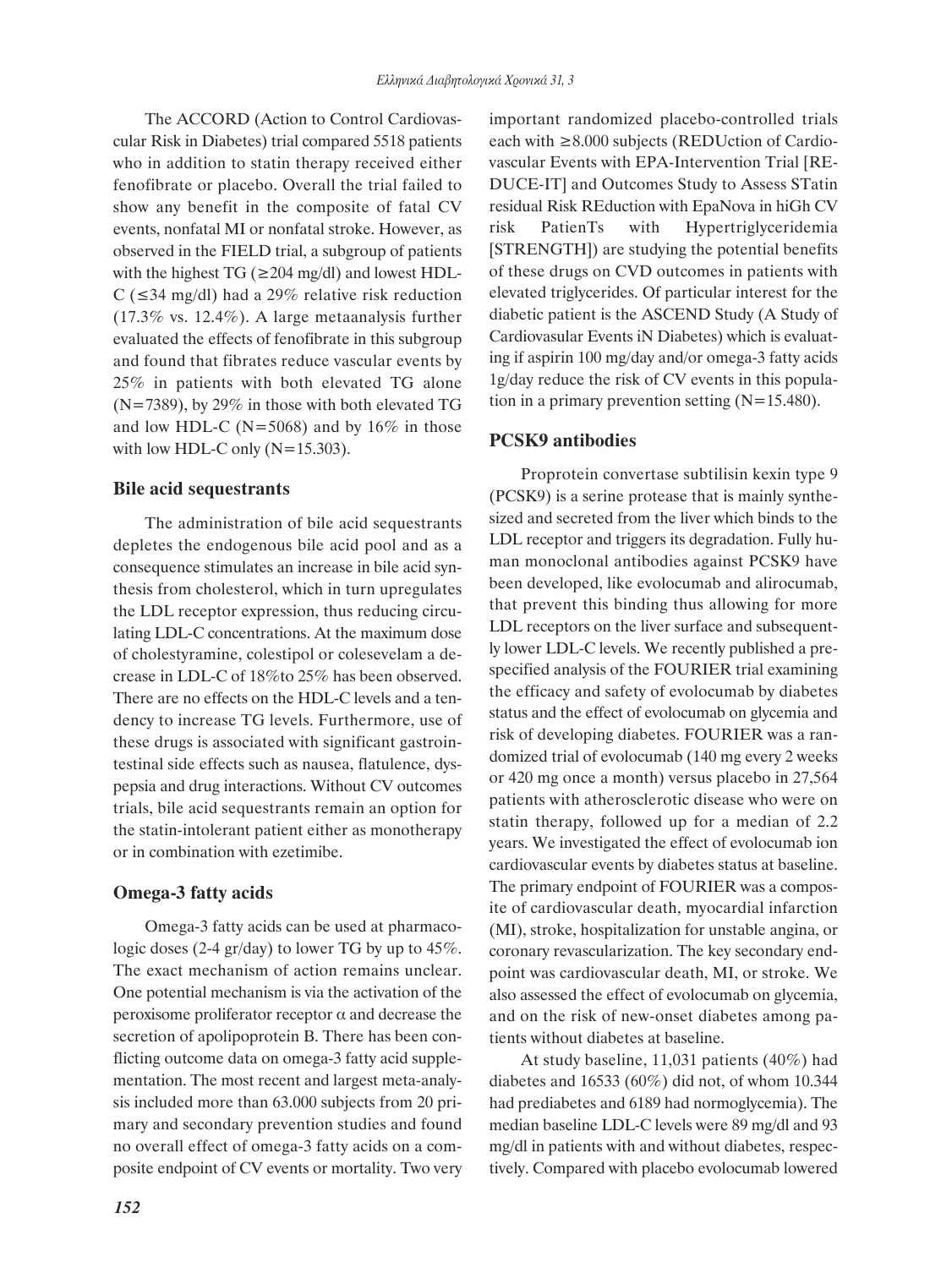LDL-C by 57% in the diabetes subgroup and by 60% in the non-diabetes subgroup at 48 weeks down to 31 mg/dl. Evolocumab similarly lowered related atherogenic lipid measures. Compared with placebo, at 48 weeks, evolocumab reduced non-HDL cholesterol levels by 50 and 53%, apolipoprotein B by 48 and 50% and TG by 16% and 17% in patients with and without diabetes at baseline, respectively (p<0.001 for evolocumab vs. placebo for all lipid measures in both subgroups). Evolocumab significantly reduced cardiovascular outcomes consistently in patients with and without diabetes at baseline. For the primary endpoint the hazard rations (HRs) were 0.83 (95% CI 0.75-0.93; p=0.0008) for patients with diabetes and  $0.87$  (0.79-0.96; p=0.0052) for those without diabetes. For the key secondary endpoint the HRs were  $0.82$  (0.79-0.96; p=0.0021) for those with diabetes and  $0.78$  (0.69-0.89; p=0.0002) for those without diabetes. Evolocumab did not increase the risk of new-onset diabetes in patients without diabetes at baseline (HR 1.05, 0.94-1.17), including in those with prediabetes (HR 1.00, 0.89-1.13). Levels of HbA1c and fasting plasma glucose (FPG) were similar between the evolocumab and placebo groups over time in patients with diabetes, prediabetes or normoglycemia. Among patients with diabetes at baseline, the proportions of patients with adverse events were 78.5% in the evolocumab group and 78.3% in the placebo group. Among patients without diabetes at baseline the proportions with adverse events were 76.8% in the evolocumab group and 76.8% in the placebo group.

In summary our analyses yielded three main findings. First, among patients with atherosclerotic cardiovascular disease, the presence of diabetes, was independently associated with a substantially increased risk of cardiovascular morbidity and mortality. Second, evolocumab lowered LDL-C and significantly reduced cardiovascular risk with similar efficacy in patients with and without diabetes. However, due to their heightened baseline risk of cardiovascular events, patients with diabetes tended to have a greater absolute risk reduction with evolocumab therapy. Third, evolocumab did not increase the risk of new-onset diabetes, even in patients with pre-diabetes, nor did it worsen glycemia over a median of 2.2 years of follow-up.

The similar relative risk reductions in cardiovascular outcomes seen with LDL-C lowering with evolocumab in patients with and without diabetes is supported by analogous observations for LDL-C lowering with statin therapy. However, the rate of cardiovascular events was approximately 50% higher in patients with diabetes in this modern trial of patients with atherosclerotic cardiovascular disease. Recent guidelines have recommended identifying people with diabetes and established atherosclerotic cardiovascular disease as having an extreme risk requiring more intensive treatment to achieve lower LDL-C goals (<55 mg/dl). The number needed to treat over 3 years to prevent one primary endpoint was 63 in patients without diabetes, but only 37 in patients with diabetes.

The ESC/EAS Guidelines for Dyslipidemia use the same LDL-C target (LDL-C <70 mg/dl) for patients with diabetes without atherosclerotic cardiovascular disease (but over the age of 40 and with cardiovascular risk factors or markers of target organ damage) as they do for patients with atherosclerotic cardiovascular disease because of their high risk for cardiovascular events. Given the FOURIER inclusion criteria, our data do not inform on the potential benefits of PCSK9 inhibition in patients with diabetes without atherosclerotic cardiovascular disease, which would require a separate study. However, the data suggest this population may be a highyield primary prevention population to investigate.

Equally important is the safety profile of evolocumab. In addition to providing reassurance that the overall safety profile was similar in patients with and without diabetes, the risk of new-onset diabetes (which was adjudicated using a centralized clinical events committee) appeared to be similar in the two treatment arms. However, we have to point out that the tria has a median follow-up of 2.2 years.

In conclusion, evolocumab lowers LDL-C and significantly reduced cardiovascular risk with similar efficacy in patients with and without diabetes. Due to their heightened baseline risk of cardiovascular events, patients with diabetes tended to have a greater absolute risk reduction with evolocumab therapy. Evolocumab did not increase the risk of new-onset diabetes, even in patients with pre-diabetes, nor did it worsen glycemia over several years. These data suggest evolocumab use in patients with atherosclerotic disease and diabetes is particularly efficacious and is safe.

Alirocumab has been shown to significantly de-